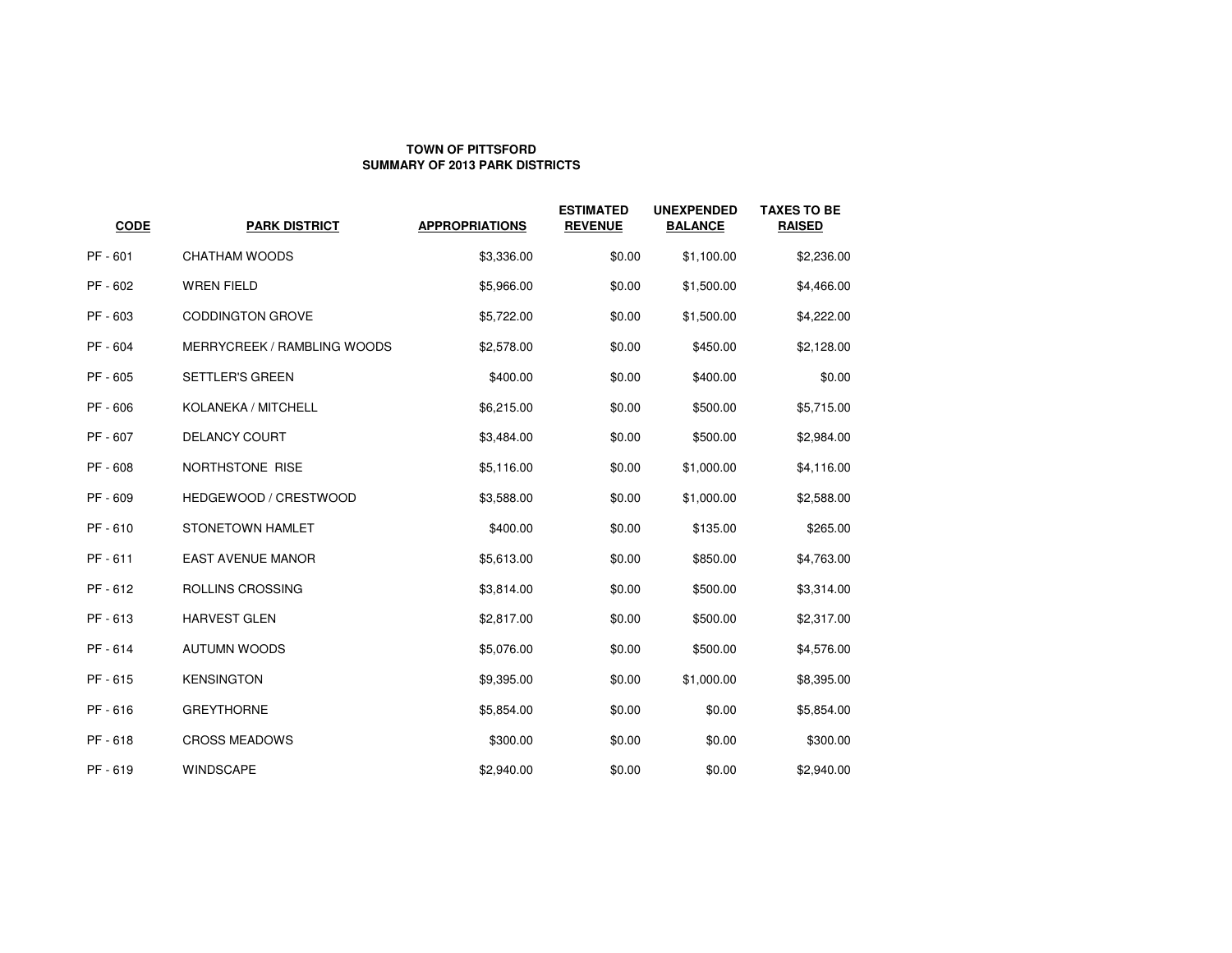## **TOWN OF PITTSFORD: CHATHAM WOODS-WEXFORD PARK DISTRICT**

|                                      | <b>ACTUAL 2010</b> | <b>BUDGET 2011</b> | <b>BUDGET 2012</b> | <b>BUDGET 2013</b> |
|--------------------------------------|--------------------|--------------------|--------------------|--------------------|
| <b>PARK DISTRICT: Revenue</b>        |                    |                    |                    |                    |
| 1001 Property Taxes                  | \$2,015.00         | \$2,366.00         | \$2,352.00         | \$0.00             |
| 2401<br>Interest                     | \$5.29             | \$3.91             | \$0.00             | \$0.00             |
| <b>TOTAL REVENUE</b>                 | \$2,020.29         | \$2,369.91         | \$2,352.00         | \$0.00             |
| 5999 APPROP FD BALANCE               | \$0.00             | \$0.00             | \$900.00           | \$1,100.00         |
| <b>TOTAL PARK DISTRICT</b>           | \$2,020.29         | \$2,369.91         | \$3,252.00         | \$1,100.00         |
| <b>PARK DISTRICT: Appropriations</b> |                    |                    |                    |                    |
| 4003 Park Maintenance                | \$0.00             | \$496.74           | \$1,350.00         | \$1,350.00         |
| 4139 Pest Control                    | \$12.38            | \$80.13            | \$300.00           | \$300.00           |
| 4409 Maintenance Contract            | \$165.00           | \$2,825,00         | \$1,602.00         | \$1,686.00         |
| <b>TOTAL APPROPRIATIONS</b>          | \$177.38           | \$3,401.87         | \$3,252.00         | \$3,336.00         |

#### **SUMMARY OF CHATHAM WOODS-WEXFORD PARK BUDGET**

|                          | <b>APPROPRIATION</b>            | <b>REVENUE</b>                      | <b>UNEXPENDED</b><br><b>BALANCE</b> | <b>AMOUNT TO BE</b><br><b>RAISED BY TAXES</b> |
|--------------------------|---------------------------------|-------------------------------------|-------------------------------------|-----------------------------------------------|
|                          | \$3,336.00                      | \$0.00                              | \$1.100.00                          | \$2,236.00                                    |
|                          | <b>ASSESSED</b><br><b>VALUE</b> | <b>TAXES TO</b><br><b>BE RAISED</b> | <b>TAX</b><br><b>RATE</b>           |                                               |
| PITTSFORD PARKS DISTRICT | \$23,100,900                    | \$2,236,00                          | \$0.0968                            |                                               |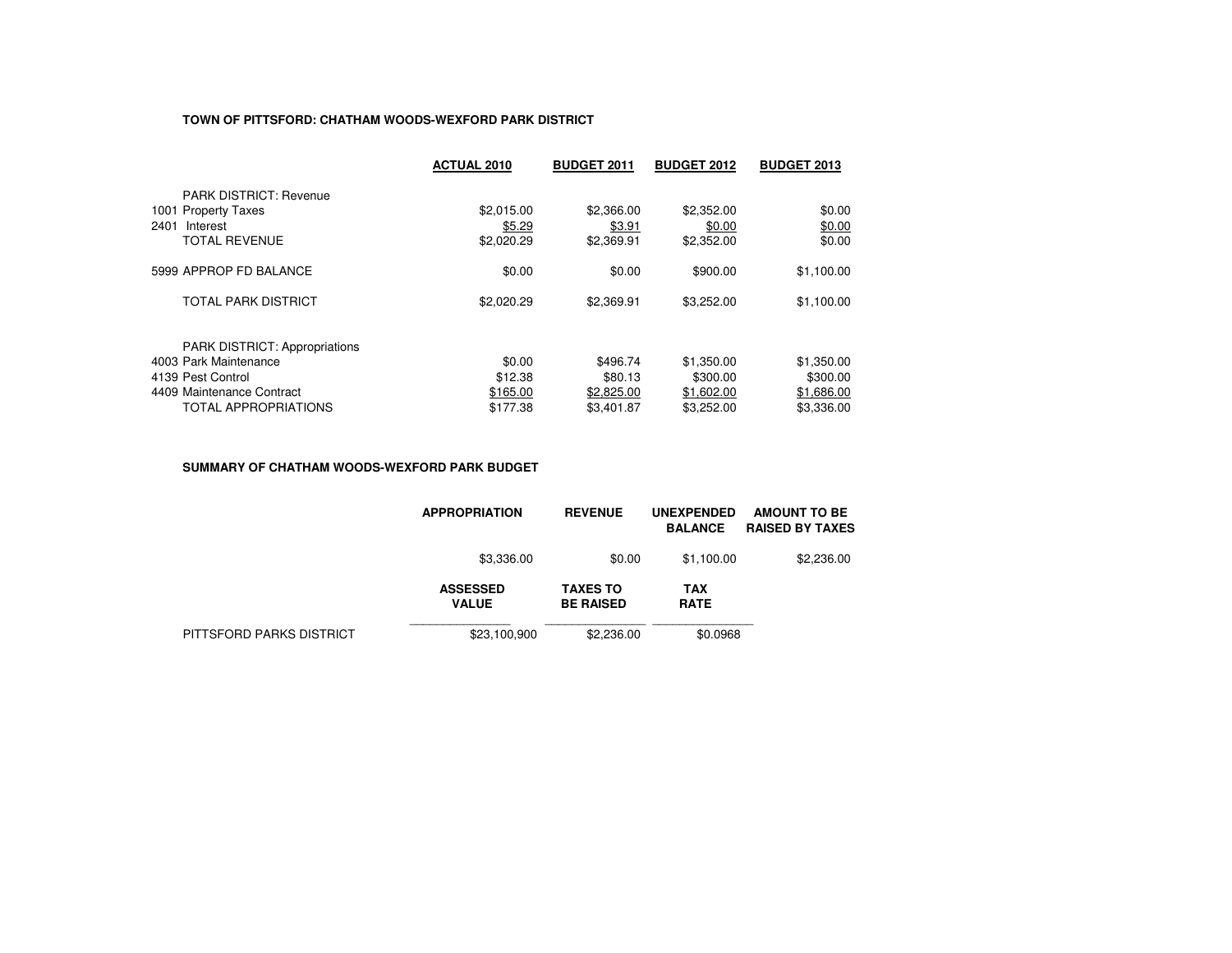## **TOWN OF PITTSFORD: WRENFIELD PARK DISTRICT**

|                                      | <b>ACTUAL 2010</b> | <b>BUDGET 2011</b> | <b>BUDGET 2012</b> | <b>BUDGET 2013</b> |
|--------------------------------------|--------------------|--------------------|--------------------|--------------------|
| <b>PARK DISTRICT: Revenue</b>        |                    |                    |                    |                    |
| 1001 Property Taxes                  | \$4,320.00         | \$5,927.00         | \$6.097.00         | \$0.00             |
| 2401 Interest                        | \$11.52            | \$8.83             | \$0.00             | \$0.00             |
| <b>TOTAL REVENUE</b>                 | \$4,331.52         | \$5,935.83         | \$6,097.00         | \$0.00             |
| 5999 APPROP FD BALANCE               | \$0.00             | \$0.00             | \$1,300.00         | \$1,500.00         |
| TOTAL PARK DISTRICT                  | \$4,331.52         | \$5,935.83         | \$7,397.00         | \$1,500.00         |
| <b>PARK DISTRICT: Appropriations</b> |                    |                    |                    |                    |
| 4003 Park Maintenance                | \$0.00             | \$1,087.46         | \$4,800.00         | \$3,300.00         |
| 4139 Pest Control                    | \$21.95            | \$0.00             | \$300.00           | \$300.00           |
| 4409 Maintenance Contract            | \$470.00           | \$6,265.00         | \$2,297.00         | \$2,366.00         |
| <b>TOTAL APPROPRIATIONS</b>          | \$491.95           | \$7,352.46         | \$7,397.00         | \$5.966.00         |

**SUMMARY OF WRENFIELD PARK BUDGET**

|                          | <b>APPROPRIATION</b>            | <b>REVENUE</b>                      | <b>UNEXPENDED</b><br><b>BALANCE</b> | <b>AMOUNT TO BE</b><br><b>RAISED BY TAXES</b> |
|--------------------------|---------------------------------|-------------------------------------|-------------------------------------|-----------------------------------------------|
|                          | \$5,966.00                      | \$0.00                              | \$1,500.00                          | \$4,466.00                                    |
|                          | <b>ASSESSED</b><br><b>VALUE</b> | <b>TAXES TO</b><br><b>BE RAISED</b> | <b>TAX</b><br><b>RATE</b>           |                                               |
| PITTSFORD PARKS DISTRICT | \$29,831,700                    | \$4,466.00                          | \$0.1497                            |                                               |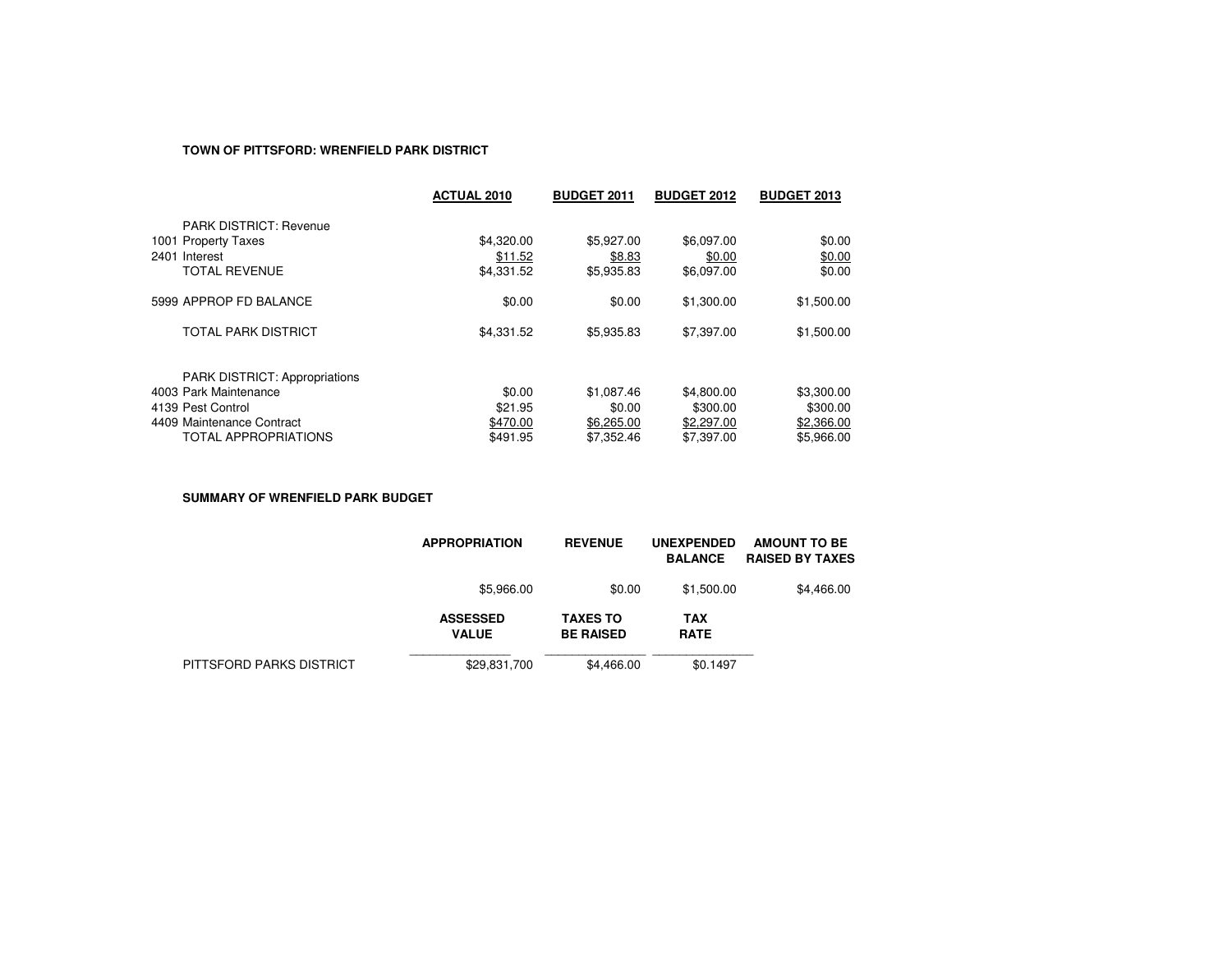#### **TOWN OF PITTSFORD: CODDINGTON GROVE**

|                                      | <b>ACTUAL 2010</b> | <b>BUDGET 2011</b> | <b>BUDGET 2012</b> | <b>BUDGET 2013</b> |
|--------------------------------------|--------------------|--------------------|--------------------|--------------------|
| <b>PARK DISTRICT: Revenue</b>        |                    |                    |                    |                    |
| 1001 Property Taxes                  | \$5,041.00         | \$5,576.00         | \$5,036.00         | \$0.00             |
| 2401 Interest                        | \$11.42            | \$7.81             | \$0.00             | \$0.00             |
| <b>TOTAL REVENUE</b>                 | \$5,052.42         | \$5,583.81         | \$5,036.00         | \$0.00             |
| 5999 APPROP FD BALANCE               | \$0.00             | \$0.00             | \$500.00           | \$1,500.00         |
| <b>TOTAL PARK DISTRICT</b>           | \$5,052.42         | \$5,583.81         | \$5,536.00         | \$1,500.00         |
| <b>PARK DISTRICT: Appropriations</b> |                    |                    |                    |                    |
| 4003 Park Maintenance                | \$0.00             | \$1,692.98         | \$1,760.00         | \$1,760.00         |
| 4139 Pest Control                    | \$27.86            | \$26.71            | \$500.00           | \$500.00           |
| 4409 Maintenance Contract            | \$434.00           | \$7,042.00         | \$3,276.00         | \$3,462.00         |
| <b>TOTAL APPROPRIATIONS</b>          | \$461.86           | \$8.761.69         | \$5,536,00         | \$5.722.00         |

**SUMMARY OF CODDINGTON GROVE**

|                          | <b>APPROPRIATION</b>            | <b>REVENUE</b>                      | <b>UNEXPENDED</b><br><b>BALANCE</b> | <b>AMOUNT TO BE</b><br><b>RAISED BY TAXES</b> |
|--------------------------|---------------------------------|-------------------------------------|-------------------------------------|-----------------------------------------------|
|                          | \$5,722,00                      | \$0.00                              | \$1,500.00                          | \$4,222.00                                    |
|                          | <b>ASSESSED</b><br><b>VALUE</b> | <b>TAXES TO</b><br><b>BE RAISED</b> | <b>TAX</b><br><b>RATE</b>           |                                               |
| PITTSFORD PARKS DISTRICT | \$19,899,500                    | \$4,222,00                          | \$0.2122                            |                                               |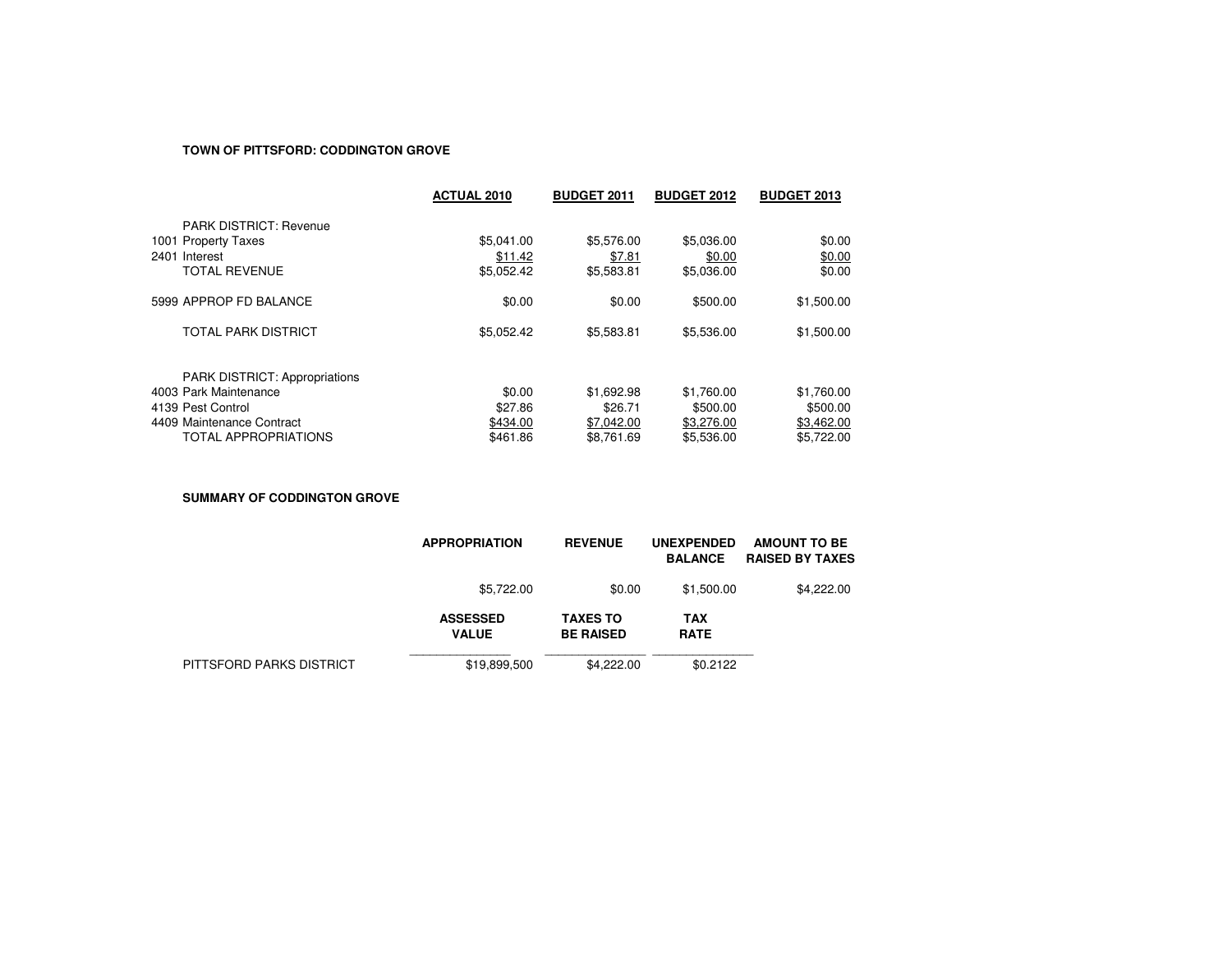## **TOWN OF PITTSFORD: MERRYCREEK / RAMBLING WOODS PARK DISTRICT**

|                                      | <b>ACTUAL 2010</b> | <b>BUDGET 2011</b> | <b>BUDGET 2012</b> | <b>BUDGET 2013</b> |
|--------------------------------------|--------------------|--------------------|--------------------|--------------------|
| <b>PARK DISTRICT: Revenue</b>        |                    |                    |                    |                    |
| 1001 Property Taxes                  | \$1,697.00         | \$1,805.00         | \$2,035.00         | \$0.00             |
| 2401 Interest                        | \$2.53             | \$1.54             | \$0.00             | \$0.00             |
| 2705 Gifts & Donations               | \$0.00             | \$0.00             | \$0.00             | \$0.00             |
| TOTAL REVENUE                        | \$1,699.53         | \$1,806.54         | \$2,035.00         | \$0.00             |
| 5999 APPROP FD BALANCE               | \$0.00             | \$0.00             | \$450.00           | \$450.00           |
| <b>TOTAL PARK DISTRICT</b>           | \$1,699.53         | \$1,806.54         | \$2,485.00         | \$450.00           |
| <b>PARK DISTRICT: Appropriations</b> |                    |                    |                    |                    |
| 4003 Park Maintenance                | \$0.00             | \$375.64           | \$300.00           | \$300.00           |
| 4139 Pest Control                    | \$7.32             | \$26.71            | \$200.00           | \$200.00           |
| 4409 Maintenance Contract            | \$330.00           | \$2,820.00         | \$1,985.00         | \$2,078.00         |
| TOTAL APPROPRIATIONS                 | \$337.32           | \$3,222,35         | \$2.485.00         | \$2,578.00         |

#### **SUMMARY OF MERRYCREEK / RAMBLING WOODS PARK DISTRICT**

|                          | <b>APPROPRIATION</b>            | <b>REVENUE</b>                      | <b>UNEXPENDED</b><br><b>BALANCE</b> | <b>AMOUNT TO BE</b><br><b>RAISED BY TAXES</b> |
|--------------------------|---------------------------------|-------------------------------------|-------------------------------------|-----------------------------------------------|
|                          | \$2,578,00                      | \$0.00                              | \$450.00                            | \$2,128.00                                    |
|                          | <b>ASSESSED</b><br><b>VALUE</b> | <b>TAXES TO</b><br><b>BE RAISED</b> | <b>TAX</b><br><b>RATE</b>           |                                               |
| PITTSFORD PARKS DISTRICT | \$6,973,400                     | \$2.128.00                          | \$0.3052                            |                                               |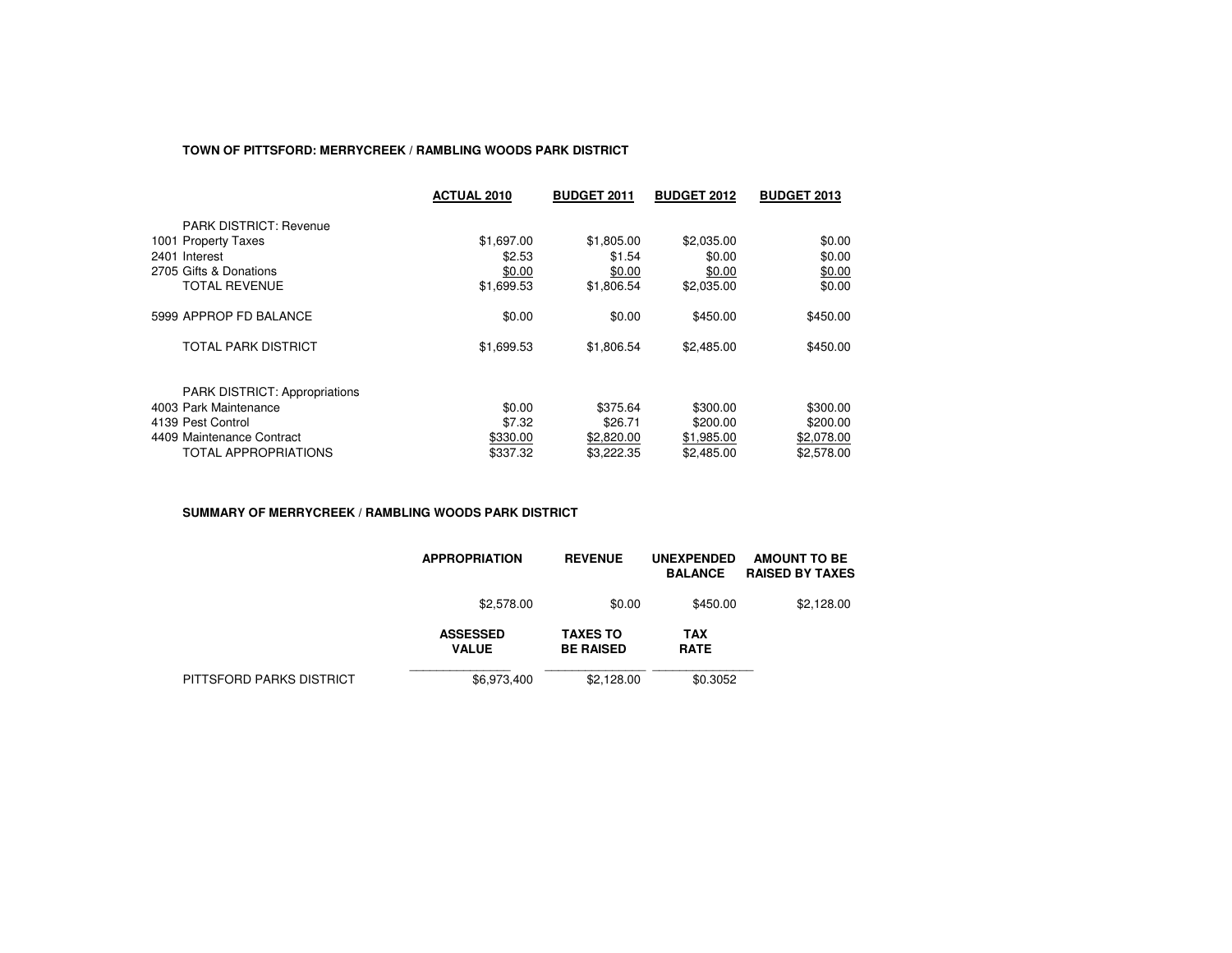#### **TOWN OF PITTSFORD: SETTLER'S GREEN PARK DISTRICT**

|                                      | <b>ACTUAL 2010</b> | <b>BUDGET 2011</b> | <b>BUDGET 2012</b> | <b>BUDGET 2013</b> |
|--------------------------------------|--------------------|--------------------|--------------------|--------------------|
| <b>PARK DISTRICT: Revenue</b>        |                    |                    |                    |                    |
| 1001 Property Taxes                  | \$0.00             | \$0.00             | \$0.00             | \$0.00             |
| 2401 Interest                        | \$2.26             | \$1.59             | \$0.00             | \$0.00             |
| 2705 Gifts & Donations               | \$0.00             | \$0.00             | \$0.00             | \$0.00             |
| <b>TOTAL REVENUE</b>                 | \$2.26             | \$1.59             | \$0.00             | \$0.00             |
| 5999 APPROP FD BALANCE               | \$0.00             | \$0.00             | \$400.00           | \$400.00           |
| TOTAL PARK DISTRICT                  | \$2.26             | \$1.59             | \$400.00           | \$400.00           |
| <b>PARK DISTRICT: Appropriations</b> |                    |                    |                    |                    |
| 4003 Park Maintenance                | \$74.12            | \$129.16           | \$300.00           | \$300.00           |
| 4203 Water & Sewer                   | \$0.00             | \$0.00             | \$100.00           | \$100.00           |
| 4409 Maintenance Contract            | \$0.00             | \$0.00             | \$0.00             | \$0.00             |
| TOTAL APPROPRIATIONS                 | \$74.12            | \$129.16           | \$400.00           | \$400.00           |

**SUMMARY OF SETTLER'S GREEN PARK DISTRICT**

|                          | <b>APPROPRIATION</b>            | <b>REVENUE</b>                      | <b>UNEXPENDED</b><br><b>BALANCE</b> | AMOUNT TO BE<br><b>RAISED BY TAXES</b> |
|--------------------------|---------------------------------|-------------------------------------|-------------------------------------|----------------------------------------|
|                          | \$400.00                        | \$0.00                              | \$400.00                            | \$0.00                                 |
|                          | <b>ASSESSED</b><br><b>VALUE</b> | <b>TAXES TO</b><br><b>BE RAISED</b> | TAX<br><b>RATE</b>                  |                                        |
| PITTSFORD PARKS DISTRICT | \$11,717,600.00                 | \$0.00                              | \$0.00                              |                                        |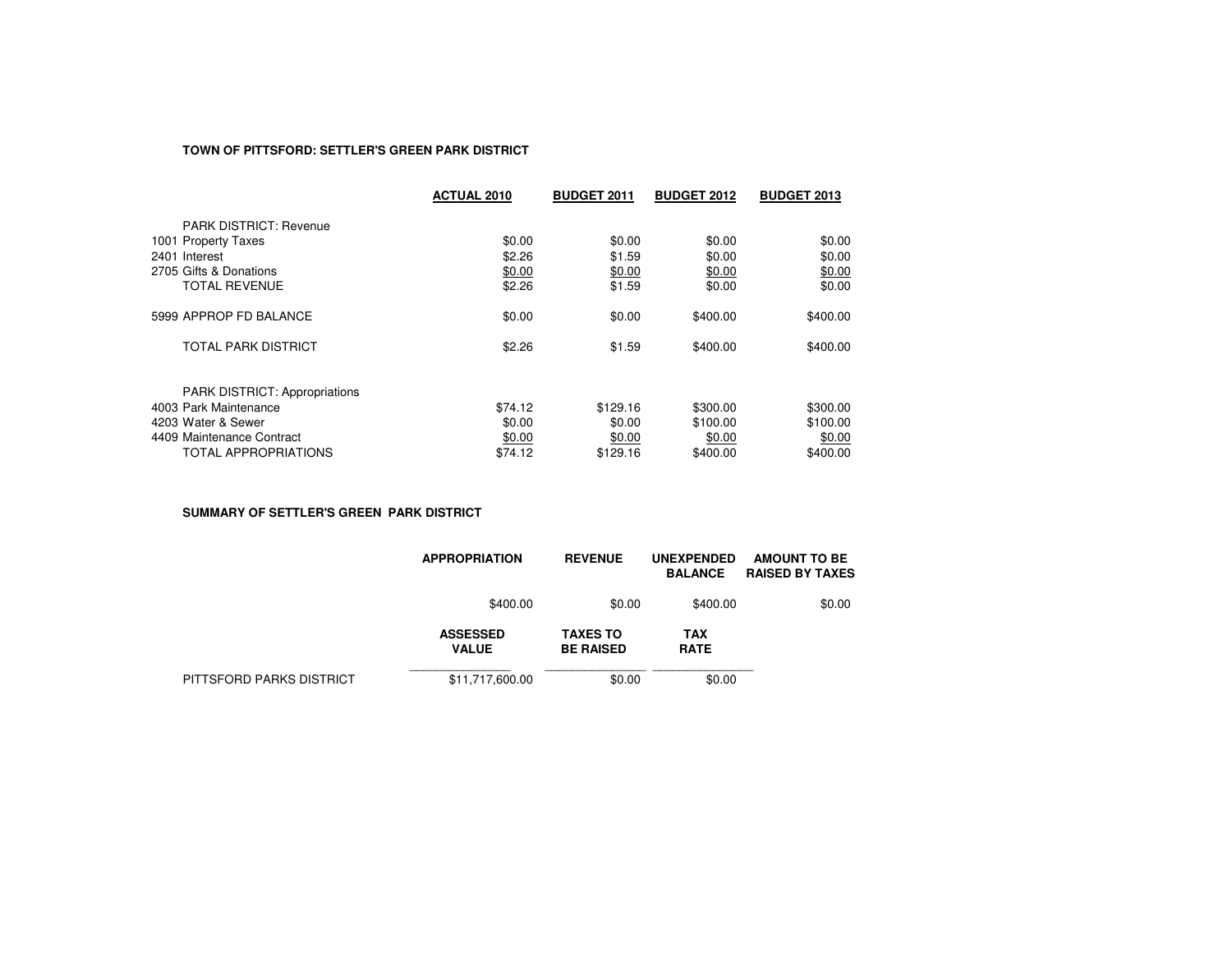## **TOWN OF PITTSFORD: KOLANEKA/MITCHELL PARK DISTRICT**

|                                                                                               | <b>ACTUAL 2010</b>                 | <b>BUDGET 2011</b>                 | <b>BUDGET 2012</b>                 | <b>BUDGET 2013</b>         |
|-----------------------------------------------------------------------------------------------|------------------------------------|------------------------------------|------------------------------------|----------------------------|
| <b>PARK DISTRICT: Revenue</b><br>1001 Property Taxes<br>2401 Interest<br><b>TOTAL REVENUE</b> | \$4,319.00<br>\$7.27<br>\$4,326.27 | \$6.614.00<br>\$6.28<br>\$6,620.28 | \$6,317.00<br>\$0.00<br>\$6,317.00 | \$0.00<br>\$0.00<br>\$0.00 |
| 5999 APPROP FD BALANCE                                                                        | \$0.00                             | \$0.00                             | \$250.00                           | \$500.00                   |
| <b>TOTAL PARK DISTRICT</b>                                                                    | \$4,326.27                         | \$6,620.28                         | \$6,567.00                         | \$500.00                   |
| <b>PARK DISTRICT: Appropriations</b><br>4003 Park Maintenance                                 | \$0.00                             | \$2,592.88                         | \$2,000.00                         | \$1,500.00                 |
| 4139 Pest Control                                                                             | \$28.71                            | \$0.00                             | \$500.00                           | \$500.00                   |
| 4409 Maintenance Contract                                                                     | \$500.00                           | \$6,108.00                         | \$4,067.00                         | \$4,215.00                 |
| <b>TOTAL APPROPRIATIONS</b>                                                                   | \$528.71                           | \$8,700.88                         | \$6.567.00                         | \$6.215.00                 |

**SUMMARY OF KOLANEKA / MITCHELL PARK DISTRICT**

|                          | <b>APPROPRIATION</b>            | <b>REVENUE</b>                      | <b>UNEXPENDED</b><br><b>BALANCE</b> | <b>AMOUNT TO BE</b><br><b>RAISED BY TAXES</b> |
|--------------------------|---------------------------------|-------------------------------------|-------------------------------------|-----------------------------------------------|
|                          | \$6,215.00                      | \$0.00                              | \$500.00                            | \$5,715.00                                    |
|                          | <b>ASSESSED</b><br><b>VALUE</b> | <b>TAXES TO</b><br><b>BE RAISED</b> | <b>TAX</b><br><b>RATE</b>           |                                               |
| PITTSFORD PARKS DISTRICT | \$30,713,900.00                 | \$5,715,00                          | \$0.19                              |                                               |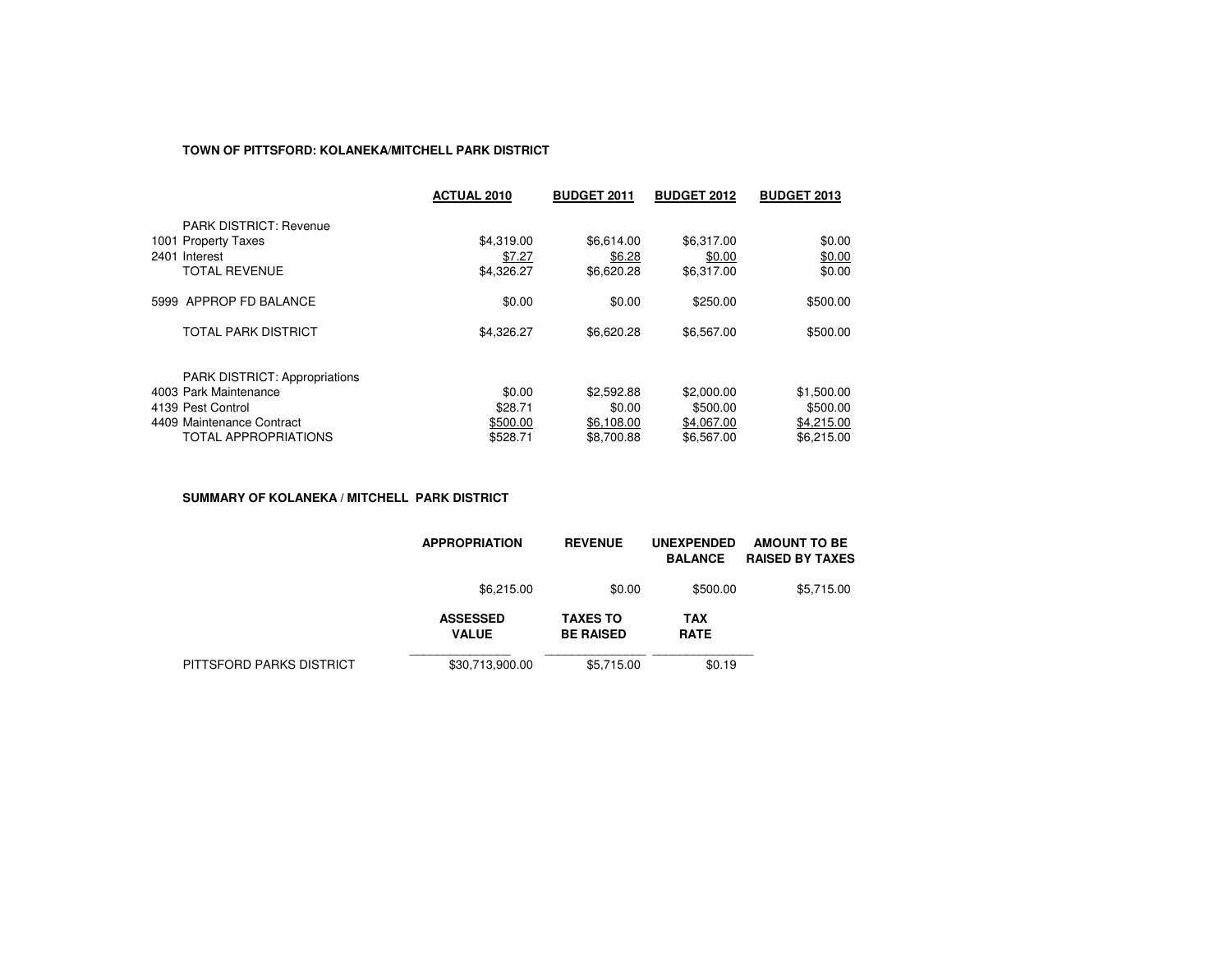## **TOWN OF PITTSFORD: DELANCY / TRAVIS PARK DISTRICT**

|                                      | <b>ACTUAL 2010</b> | <b>BUDGET 2011</b> | <b>BUDGET 2012</b> | <b>BUDGET 2013</b> |
|--------------------------------------|--------------------|--------------------|--------------------|--------------------|
| <b>PARK DISTRICT: Revenue</b>        |                    |                    |                    |                    |
| 1001 Property Taxes<br>1001          | \$3.170.00         | \$3,326,00         | \$3,269.00         | \$0.00             |
| 2401<br>2401 Interest                | \$6.58             | \$4.81             | \$0.00             | \$0.00             |
| <b>TOTAL REVENUE</b>                 | \$3,176.58         | \$3,330.81         | \$3,269.00         | \$0.00             |
| 5999 APPROP FD BALANCE               | \$0.00             | \$0.00             | \$150.00           | \$500.00           |
| TOTAL PARK DISTRICT                  | \$3,176.58         | \$3,330.81         | \$3,419.00         | \$500.00           |
| <b>PARK DISTRICT: Appropriations</b> |                    |                    |                    |                    |
| 4003 Park Maintenance                | \$440.00           | \$0.00             | \$1,100.00         | \$1,100.00         |
| 4139 Pest Control                    | \$18.58            | \$0.00             | \$300.00           | \$300.00           |
| 4409 Maintenance Contract            | \$460.00           | \$3.728.00         | \$2,019.00         | \$2,084.00         |
| <b>TOTAL APPROPRIATIONS</b>          | \$918.58           | \$3.728.00         | \$3.419.00         | \$3.484.00         |

**SUMMARY OF DELANCY / TRAVIS PARK DISTRICT**

|                          | <b>APPROPRIATION</b>            | <b>REVENUE</b>                      | <b>UNEXPENDED</b><br><b>BALANCE</b> | <b>AMOUNT TO BE</b><br><b>RAISED BY TAXES</b> |
|--------------------------|---------------------------------|-------------------------------------|-------------------------------------|-----------------------------------------------|
|                          | \$3,484.00                      | \$0.00                              | \$500.00                            | \$2,984.00                                    |
|                          | <b>ASSESSED</b><br><b>VALUE</b> | <b>TAXES TO</b><br><b>BE RAISED</b> | <b>TAX</b><br><b>RATE</b>           |                                               |
| PITTSFORD PARKS DISTRICT | \$20,837,600                    | \$2,984.00                          | \$0.1432                            |                                               |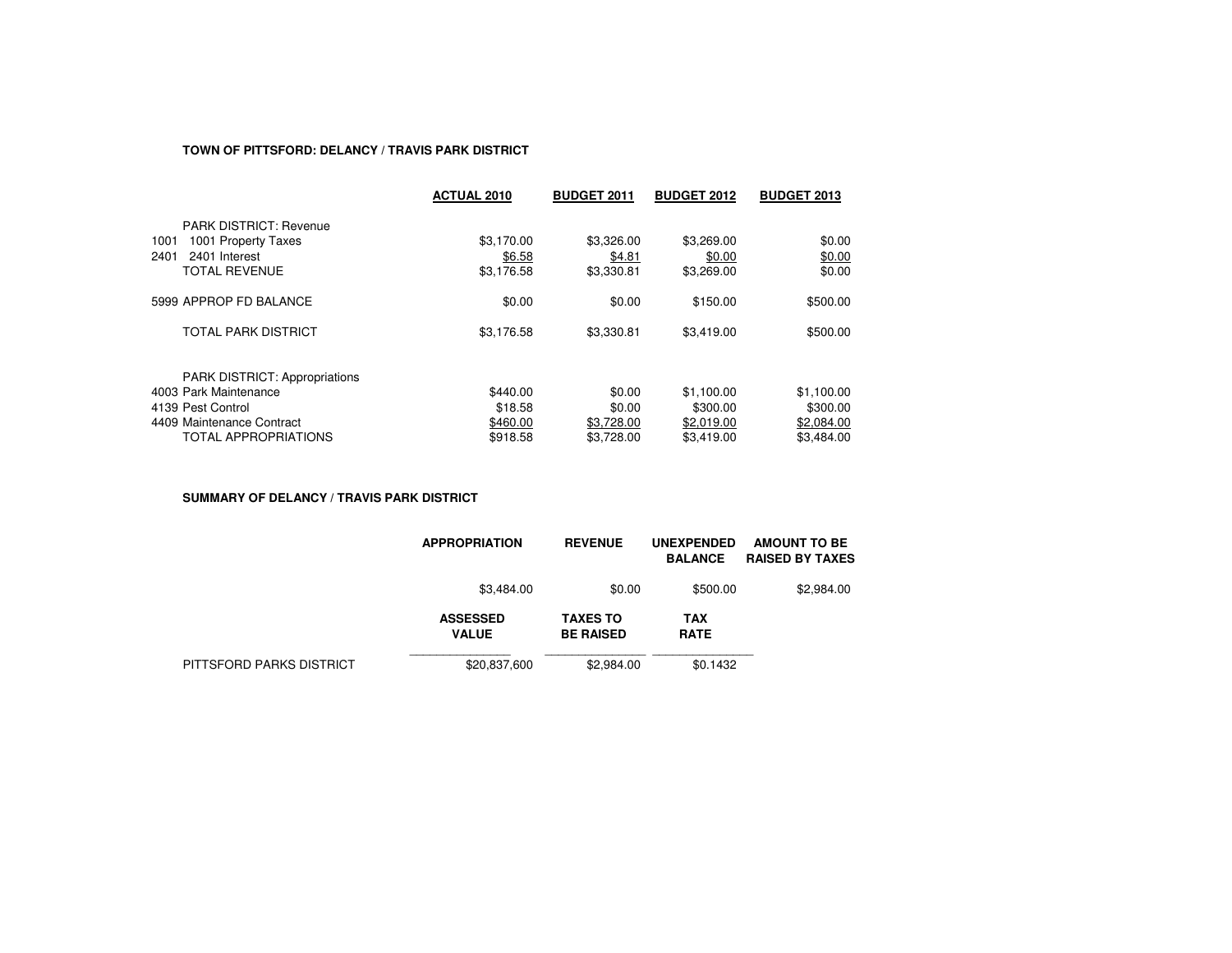#### **TOWN OF PITTSFORD: NORTHSTONE / THOMAS PARK DISTRICT**

|                                      | <b>ACTUAL 2010</b> | <b>BUDGET 2011</b> | <b>BUDGET 2012</b> | <b>BUDGET 2013</b> |
|--------------------------------------|--------------------|--------------------|--------------------|--------------------|
| <b>PARK DISTRICT: Revenue</b>        |                    |                    |                    |                    |
| 1001 Property Taxes<br>1001          | \$4,430.00         | \$4,897.00         | \$4,889.00         | \$0.00             |
| 2401<br>2401 Interest                | \$9.75             | \$7.33             | \$0.00             | \$0.00             |
| <b>TOTAL REVENUE</b>                 | \$4,439.75         | \$4,904.33         | \$4,889.00         | \$0.00             |
| 5999 APPROP FD BALANCE               | \$0.00             | \$0.00             | \$150.00           | \$1,000.00         |
| TOTAL PARK DISTRICT                  | \$4,439.75         | \$4,904.33         | \$5,039.00         | \$1,000.00         |
| <b>PARK DISTRICT: Appropriations</b> |                    |                    |                    |                    |
| 4003 Park Maintenance                | \$0.00             | \$95.72            | \$1,700.00         | \$1,700.00         |
| 4139 Pest Control                    | \$17.45            | \$0.00             | \$500.00           | \$500.00           |
| 4409 Maintenance Contract            | \$226.00           | \$5.919.00         | \$2,839.00         | \$2,916.00         |
| <b>TOTAL APPROPRIATIONS</b>          | \$243.45           | \$6.014.72         | \$5.039.00         | \$5.116.00         |

SUMMARY OF NORTHSTONE / THOMAS PARK DISTRICT

|                          | <b>APPROPRIATION</b>            | <b>REVENUE</b>                      | <b>UNEXPENDED</b><br><b>BALANCE</b> | <b>AMOUNT TO BE</b><br><b>RAISED BY TAXES</b> |
|--------------------------|---------------------------------|-------------------------------------|-------------------------------------|-----------------------------------------------|
|                          | \$5,116.00                      | \$0.00                              | \$1,000.00                          | \$4,116.00                                    |
|                          | <b>ASSESSED</b><br><b>VALUE</b> | <b>TAXES TO</b><br><b>BE RAISED</b> | <b>TAX</b><br><b>RATE</b>           |                                               |
| PITTSFORD PARKS DISTRICT | \$40,052,700                    | \$4,116.00                          | \$0.1028                            |                                               |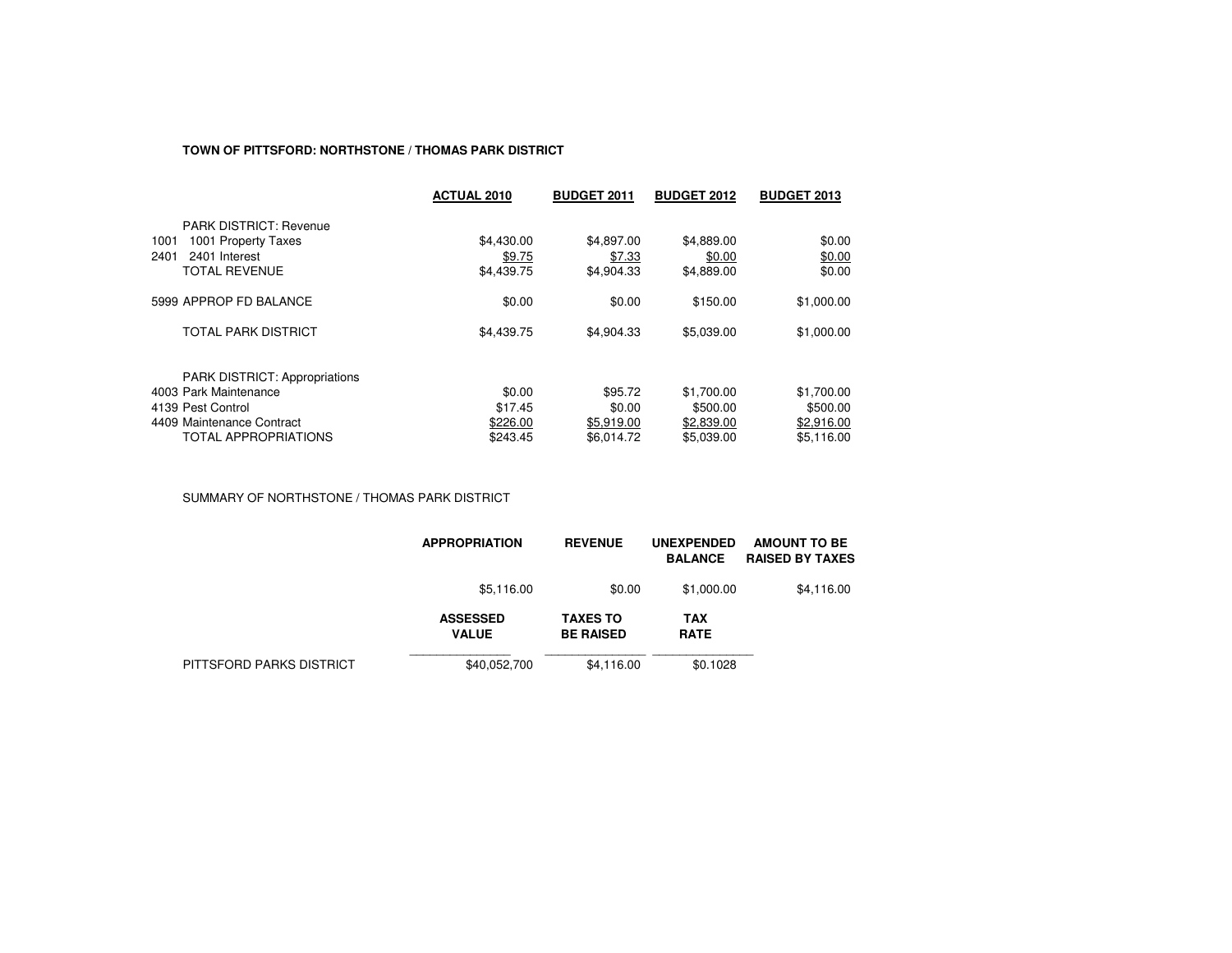## **TOWN OF PITTSFORD: HEDGEWOOD / CRESTWOOD PARK DISTRICT**

|                                      | <b>ACTUAL 2010</b> | <b>BUDGET 2011</b> | <b>BUDGET 2012</b> | <b>BUDGET 2013</b> |
|--------------------------------------|--------------------|--------------------|--------------------|--------------------|
| <b>PARK DISTRICT: Revenue</b>        |                    |                    |                    |                    |
| 1001 Property Taxes<br>1001          | \$2,958.00         | \$3,200.00         | \$3,199.00         | \$0.00             |
| 2401<br>2401 Interest                | \$8.06             | \$5.97             | \$0.00             | \$0.00             |
| <b>TOTAL REVENUE</b>                 | \$2,966.06         | \$3,205.97         | \$3,199.00         | \$0.00             |
| 5999 APPROP FD BALANCE               | \$0.00             | \$0.00             | \$420.00           | \$1,000.00         |
| <b>TOTAL PARK DISTRICT</b>           | \$2,966.06         | \$3,205.97         | \$3,619.00         | \$1,000.00         |
| <b>PARK DISTRICT: Appropriations</b> |                    |                    |                    |                    |
| 4003 Park Maintenance                | \$0.00             | \$208.93           | \$1,400.00         | \$1,300.00         |
| 4139 Pest Control                    | \$17.45            | \$80.13            | \$300.00           | \$300.00           |
| 4409 Maintenance Contract            | \$402.00           | \$3,859.00         | \$1,919.00         | \$1,988.00         |
| <b>TOTAL APPROPRIATIONS</b>          | \$419.45           | \$4,148.06         | \$3.619.00         | \$3,588,00         |

SUMMARY OF HEDGEWOOD / CRESTWOOD PARK DISTRICT

|                          | <b>APPROPRIATION</b>            | <b>REVENUE</b>                      | <b>UNEXPENDED</b><br><b>BALANCE</b> | AMOUNT TO BE<br><b>RAISED BY TAXES</b> |
|--------------------------|---------------------------------|-------------------------------------|-------------------------------------|----------------------------------------|
|                          | \$3,588.00                      | \$0.00                              | \$1,000.00                          | \$2,588.00                             |
|                          | <b>ASSESSED</b><br><b>VALUE</b> | <b>TAXES TO</b><br><b>BE RAISED</b> | <b>TAX</b><br><b>RATE</b>           |                                        |
| PITTSFORD PARKS DISTRICT | \$18,813,400                    | \$2,588,00                          | \$0.1376                            |                                        |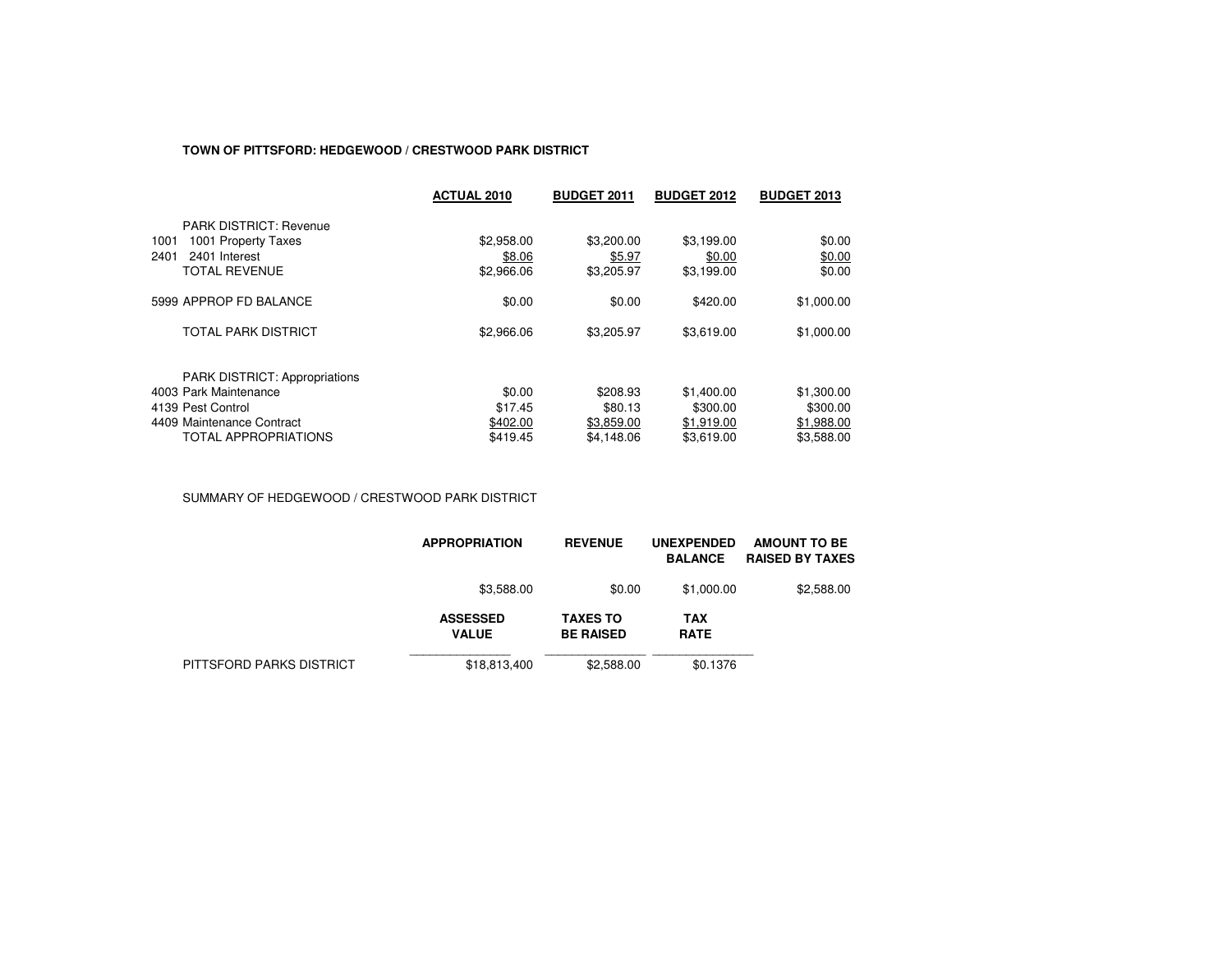## **TOWN OF PITTSFORD: STONETOWN HAMLET PARK DISTRICT**

|                                                               | <b>ACTUAL 2010</b> | <b>BUDGET 2011</b> | <b>BUDGET 2012</b> | <b>BUDGET 2013</b> |
|---------------------------------------------------------------|--------------------|--------------------|--------------------|--------------------|
| <b>PARK DISTRICT: Revenue</b>                                 |                    |                    |                    |                    |
| 1001 Property Taxes<br>1001                                   | \$335.00           | \$335.00           | \$350.00           | \$0.00             |
| 2401 Interest<br>2401                                         | \$0.50             | \$0.57             | \$0.00             | \$0.00             |
| <b>TOTAL REVENUE</b>                                          | \$335.50           | \$335.57           | \$350.00           | \$0.00             |
| 5999 APPROP FD BALANCE                                        | \$0.00             | \$0.00             | \$50.00            | \$135.00           |
| <b>TOTAL PARK DISTRICT</b>                                    | \$335.50           | \$335.57           | \$400.00           | \$135.00           |
|                                                               |                    |                    |                    |                    |
| <b>PARK DISTRICT: Appropriations</b><br>4003 Park Maintenance |                    |                    |                    |                    |
|                                                               | \$79.10            | \$121.45           | \$300.00           | \$300.00           |
| 4203 Water                                                    | \$0.00             | \$0.00             | \$100.00           | \$100.00           |
| <b>TOTAL APPROPRIATIONS</b>                                   | \$79.10            | \$121.45           | \$400.00           | \$400.00           |

**SUMMARY OF STONETOWN HAMLET PARK DISTRICT**

|                          | <b>APPROPRIATION</b>            | <b>REVENUE</b>                      | <b>UNEXPENDED</b><br><b>BALANCE</b> | AMOUNT TO BE<br><b>RAISED BY TAXES</b> |
|--------------------------|---------------------------------|-------------------------------------|-------------------------------------|----------------------------------------|
|                          | \$400.00                        | \$0.00                              | \$135.00                            | \$265.00                               |
|                          | <b>ASSESSED</b><br><b>VALUE</b> | <b>TAXES TO</b><br><b>BE RAISED</b> | <b>TAX</b><br><b>RATE</b>           |                                        |
| PITTSFORD PARKS DISTRICT | \$8.410.900                     | \$265.00                            | \$0.0315                            |                                        |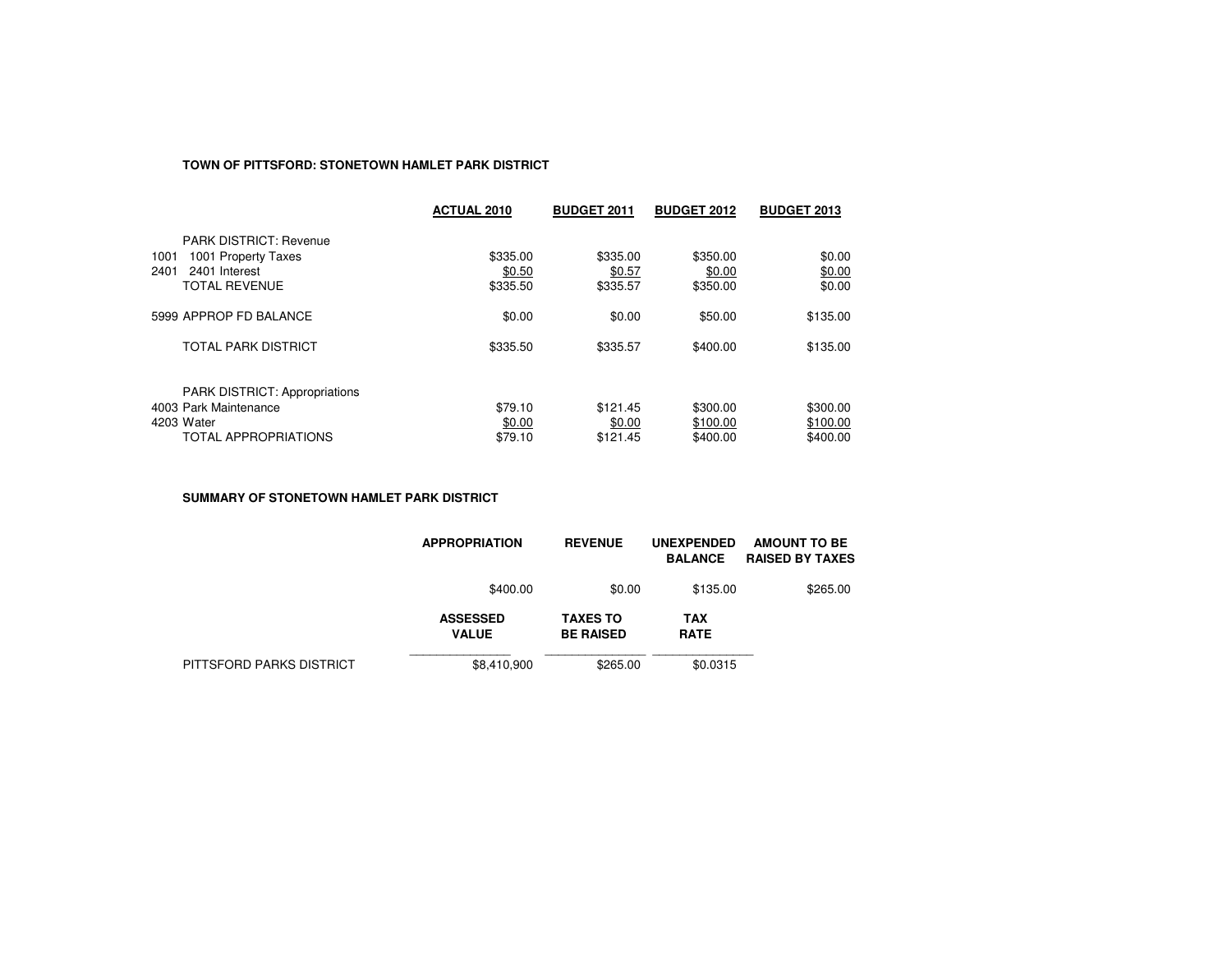# **TOWN OF PITTSFORD: EAST AVENUE MANOR PARK DISTRICT**

|                                      | <b>ACTUAL 2010</b> | <b>BUDGET 2011</b> | <b>BUDGET 2012</b> | <b>BUDGET 2013</b> |
|--------------------------------------|--------------------|--------------------|--------------------|--------------------|
| <b>PARK DISTRICT: Revenue</b>        |                    |                    |                    |                    |
| 1001<br>1001 Property Taxes          | \$3,953.00         | \$4,152.00         | \$4,809.00         | \$0.00             |
| 2401 Interest<br>2401                | \$6.21             | \$3.77             | \$0.00             | \$0.00             |
| <b>TOTAL REVENUE</b>                 | \$3,959.21         | \$4,155.77         | \$4,809.00         | \$0.00             |
| 5999 APPROP FD BALANCE               | \$0.00             | \$0.00             | \$800.00           | \$850.00           |
| <b>TOTAL PARK DISTRICT</b>           | \$3,959.21         | \$4.155.77         | \$5,609.00         | \$850.00           |
| <b>PARK DISTRICT: Appropriations</b> |                    |                    |                    |                    |
| 4003 Park Maintenance                | \$0.00             | \$895.10           | \$1,200.00         | \$1,200.00         |
| 4139 Pest Control                    | \$0.00             | \$0.00             | \$200.00           | \$0.00             |
| 4409 Maintenance Contract            | \$130.00           | \$6,512.00         | \$4,209.00         | \$4,413.00         |
| TOTAL APPROPRIATIONS                 | \$130.00           | \$7,407.10         | \$5,609.00         | \$5.613.00         |
|                                      |                    |                    |                    |                    |

SUMMARY OF EAST AVENUE MANOR PARK DISTRICT

|                          | <b>APPROPRIATION</b>            | <b>REVENUE</b>                      | <b>UNEXPENDED</b><br><b>BALANCE</b> | <b>AMOUNT TO BE</b><br><b>RAISED BY TAXES</b> |
|--------------------------|---------------------------------|-------------------------------------|-------------------------------------|-----------------------------------------------|
|                          | \$5,613.00                      | \$0.00                              | \$850.00                            | \$4,763.00                                    |
|                          | <b>ASSESSED</b><br><b>VALUE</b> | <b>TAXES TO</b><br><b>BE RAISED</b> | TAX<br><b>RATE</b>                  |                                               |
| PITTSFORD PARKS DISTRICT | \$21,625,400                    | \$4,763.00                          | \$0.2203                            |                                               |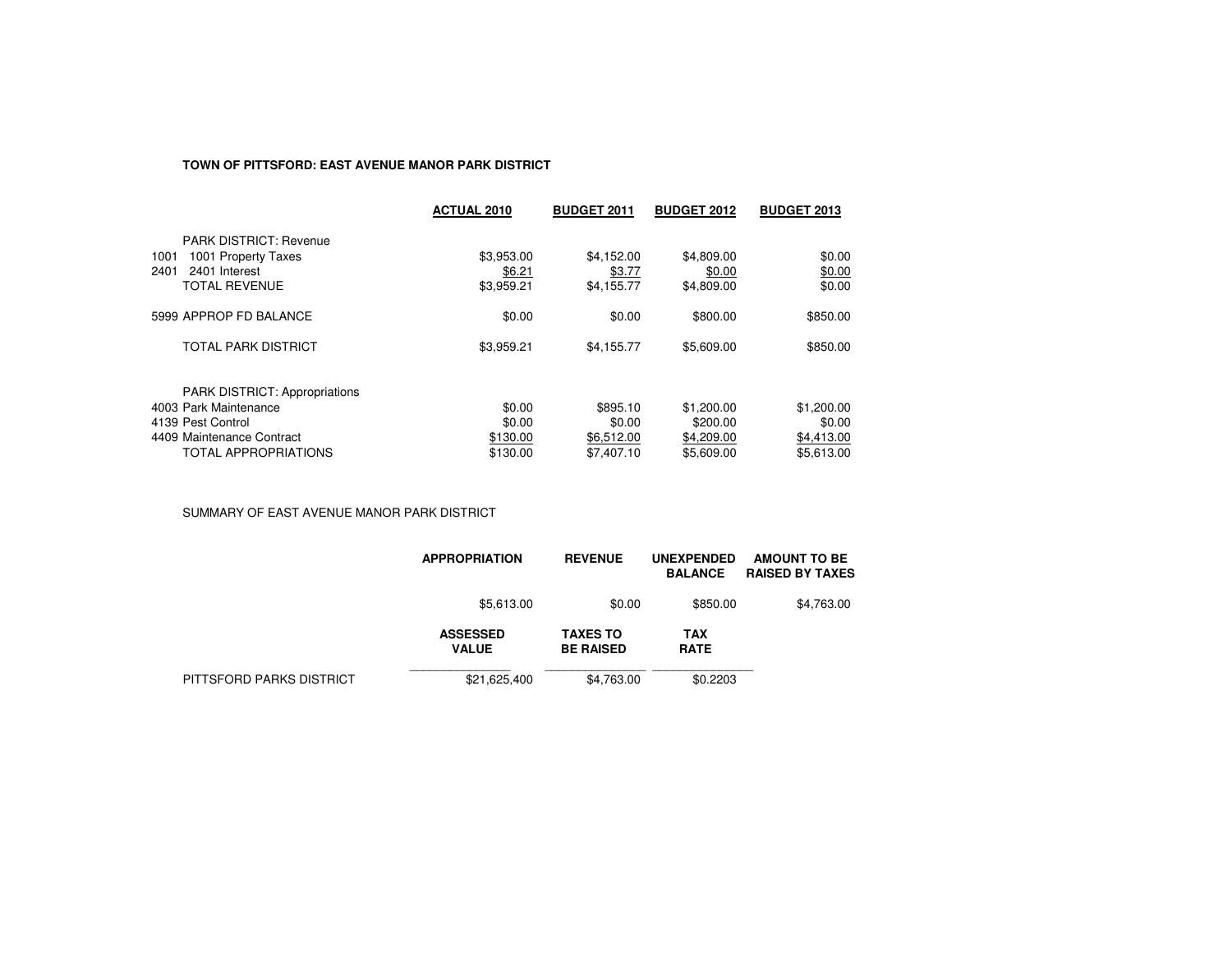#### **TOWN OF PITTSFORD: ROLLINS CROSSING PARK DISTRICT**

|                               | <b>ACTUAL 2010</b> | <b>BUDGET 2011</b> | <b>BUDGET 2012</b> | <b>BUDGET 2013</b> |
|-------------------------------|--------------------|--------------------|--------------------|--------------------|
| <b>PARK DISTRICT: Revenue</b> |                    |                    |                    |                    |
| 1001 Property Taxes<br>1001   | \$5,261.00         | \$5,335.00         | \$4,026.00         | \$0.00             |
| 2401<br>2401 Interest         | \$5.25             | \$4.75             | \$0.00             | \$0.00             |
| <b>TOTAL REVENUE</b>          | \$5,266.25         | \$5,339.75         | \$4,026.00         | \$0.00             |
| 5999 APPROP FD BALANCE        | \$0.00             | \$0.00             | \$150.00           | \$500.00           |
| <b>TOTAL PARK DISTRICT</b>    | \$5,266.25         | \$5,339.75         | \$4,176.00         | \$500.00           |
| PARK DISTRICT: Appropriations |                    |                    |                    |                    |
| 4003 Park Maintenance         | \$0.00             | \$84.76            | \$1,700.00         | \$1,200.00         |
| 4139 Pest Control             | \$12.66            | \$106.84           | \$100.00           | \$100.00           |
| 4409 Maintenance Contract     | \$1,195.50         | \$4,673.20         | \$2,376.00         | \$2,514.00         |
| <b>TOTAL APPROPRIATIONS</b>   | \$1,208.16         | \$4.864.80         | \$4.176.00         | \$3.814.00         |

**SUMMARY OF ROLLINS CROSSING PARK DISTRICT**

|                          | <b>APPROPRIATION</b>            | <b>REVENUE</b>                      | <b>UNEXPENDED</b><br><b>BALANCE</b> | AMOUNT TO BE<br><b>RAISED BY TAXES</b> |
|--------------------------|---------------------------------|-------------------------------------|-------------------------------------|----------------------------------------|
|                          | \$3,814.00                      | \$0.00                              | \$500.00                            | \$3,314.00                             |
|                          | <b>ASSESSED</b><br><b>VALUE</b> | <b>TAXES TO</b><br><b>BE RAISED</b> | TAX<br><b>RATE</b>                  |                                        |
| PITTSFORD PARKS DISTRICT | \$20,555,900                    | \$3,314.00                          | \$0.1612                            |                                        |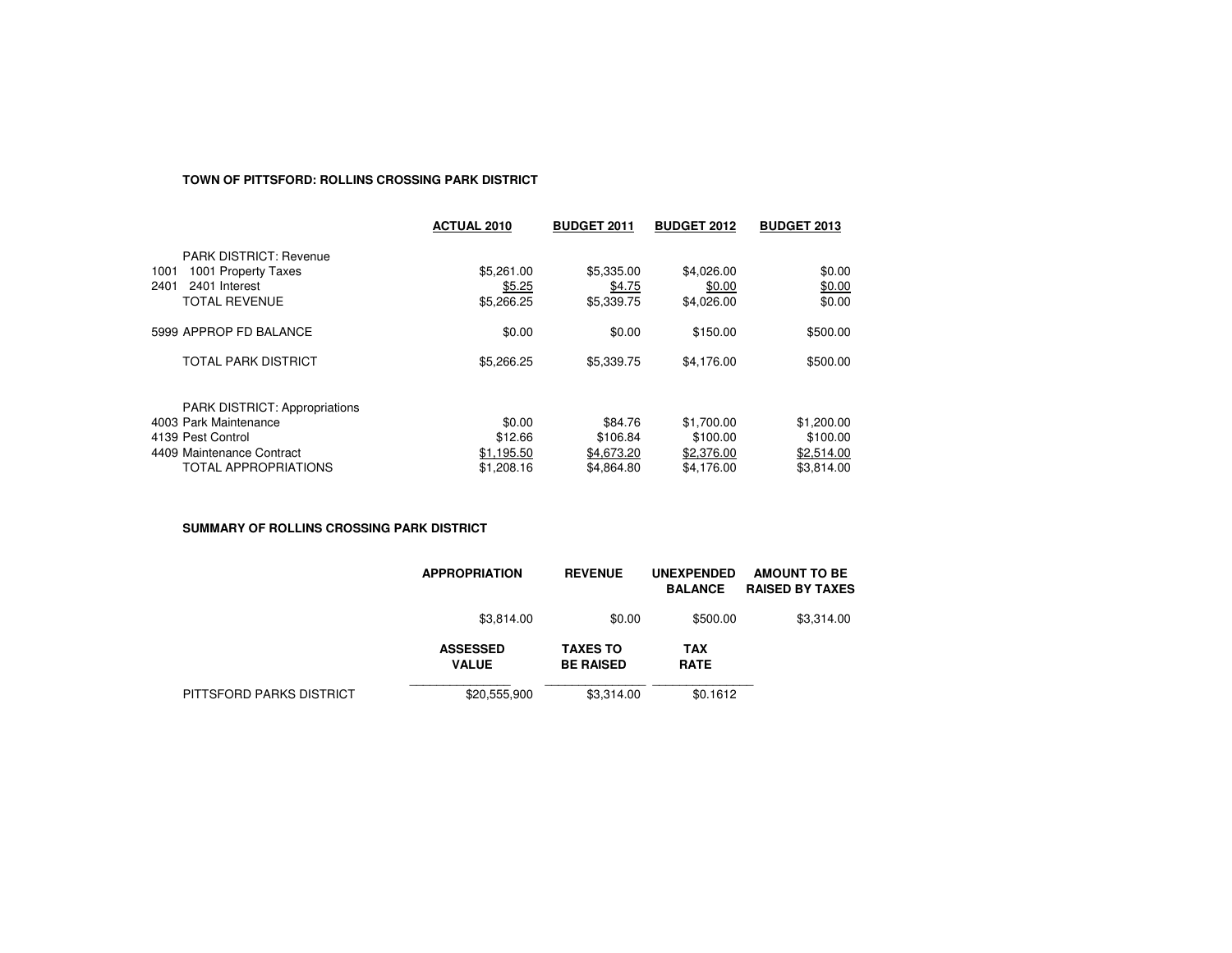## **TOWN OF PITTSFORD: HARVEST GLEN PARK DISTRICT**

|                                      | <b>ACTUAL 2010</b> | <b>BUDGET 2011</b> | <b>BUDGET 2012</b> | <b>BUDGET 2013</b> |
|--------------------------------------|--------------------|--------------------|--------------------|--------------------|
| <b>PARK DISTRICT: Revenue</b>        |                    |                    |                    |                    |
| 1001 Property Taxes<br>1001          | \$4,402.00         | \$4,505.00         | \$3,124.00         | \$0.00             |
| 2401<br>2401 Interest                | \$3.61             | \$3.26             | \$0.00             | \$0.00             |
| <b>TOTAL REVENUE</b>                 | \$4,405.61         | \$4,508.26         | \$3.124.00         | \$0.00             |
| 5999 APPROP FD BALANCE               | \$0.00             | \$0.00             | \$100.00           | \$500.00           |
| <b>TOTAL PARK DISTRICT</b>           | \$4,405.61         | \$4,508.26         | \$3,224.00         | \$500.00           |
| <b>PARK DISTRICT: Appropriations</b> |                    |                    |                    |                    |
| 4003 Park Maintenance                | \$0.00             | \$84.76            | \$1,400.00         | \$900.00           |
| 4139 Pest Control                    | \$5.07             | \$0.00             | \$60.00            | \$60.00            |
| 4409 Maintenance Contract            | \$285.00           | \$4,409.20         | \$1.764.00         | \$1.857.00         |
| <b>TOTAL APPROPRIATIONS</b>          | \$290.07           | \$4,493.96         | \$3,224.00         | \$2.817.00         |

**SUMMARY OF HARVEST GLEN PARK DISTRICT**

|                          | <b>APPROPRIATION</b>            | <b>REVENUE</b>                      | <b>UNEXPENDED</b><br><b>BALANCE</b> | <b>AMOUNT TO BE</b><br><b>RAISED BY TAXES</b> |
|--------------------------|---------------------------------|-------------------------------------|-------------------------------------|-----------------------------------------------|
|                          | \$2,817.00                      | \$0.00                              | \$500.00                            | \$2,317.00                                    |
|                          | <b>ASSESSED</b><br><b>VALUE</b> | <b>TAXES TO</b><br><b>BE RAISED</b> | <b>TAX</b><br><b>RATE</b>           |                                               |
| PITTSFORD PARKS DISTRICT | \$8,851,700                     | \$2,317.00                          | \$0.2618                            |                                               |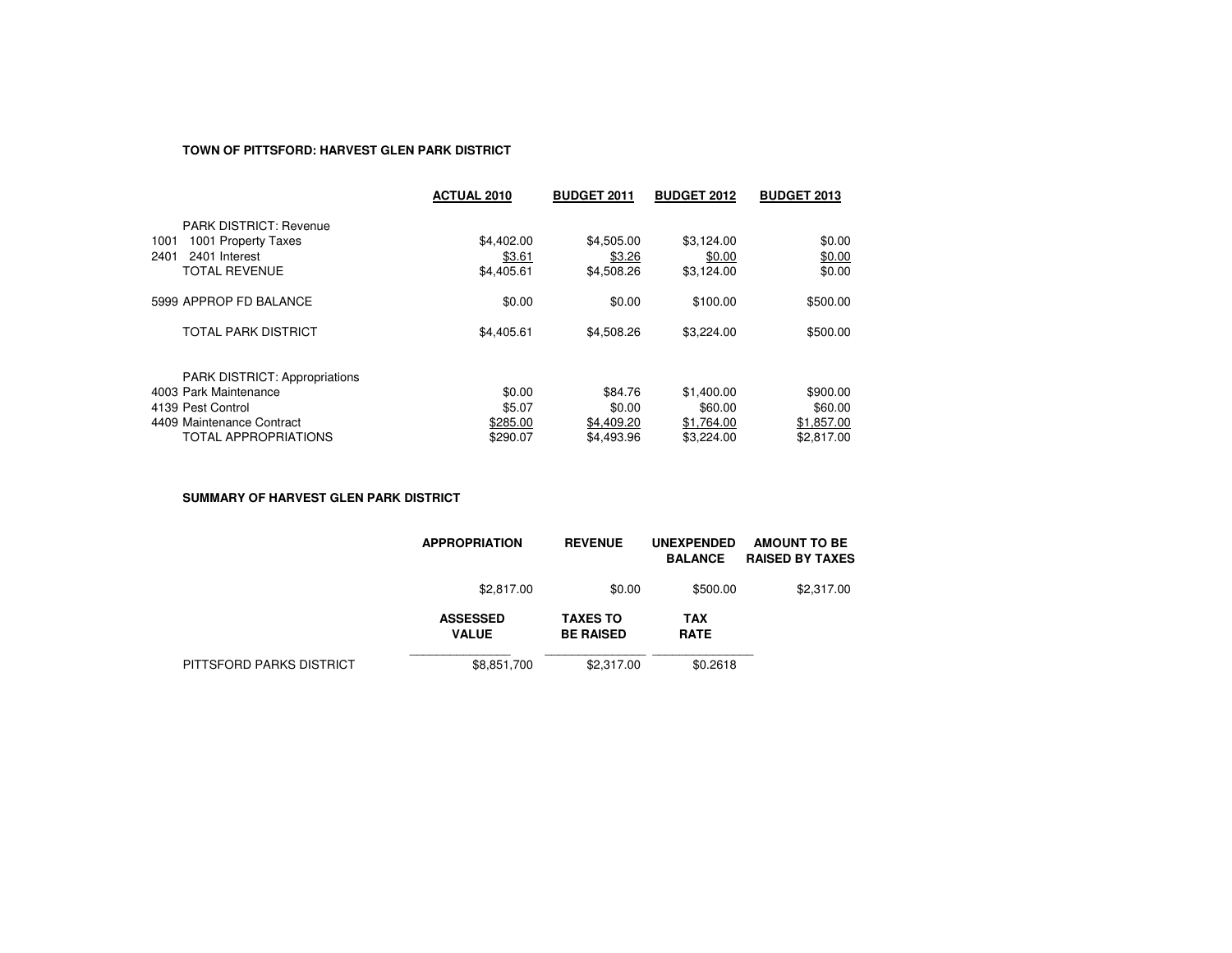## **TOWN OF PITTSFORD: AUTUMN WOODS PARK DISTRICT**

|                                      | <b>ACTUAL 2010</b> | <b>BUDGET 2011</b> | <b>BUDGET 2012</b> | <b>BUDGET 2013</b> |
|--------------------------------------|--------------------|--------------------|--------------------|--------------------|
| <b>PARK DISTRICT: Revenue</b>        |                    |                    |                    |                    |
| 1001 Property Taxes<br>1001          | \$5,852.00         | \$6.015.00         | \$4,919.00         | \$0.00             |
| 2401<br>2401 Interest                | \$4.58             | \$3.96             | \$0.00             | \$0.00             |
| <b>TOTAL REVENUE</b>                 | \$5,856.58         | \$6.018.96         | \$4.919.00         | \$0.00             |
| 5999 APPROP FD BALANCE               | \$0.00             | \$0.00             | \$50.00            | \$500.00           |
| TOTAL PARK DISTRICT                  | \$5,856.58         | \$6,018.96         | \$4,969.00         | \$500.00           |
| <b>PARK DISTRICT: Appropriations</b> |                    |                    |                    |                    |
| 4003 Park Maintenance                | \$52.50            | \$603.90           | \$1,320.00         | \$1,320.00         |
| 4139 Pest Control                    | \$21.67            | \$53.42            | \$200.00           | \$200.00           |
| 4409 Maintenance Contract            | \$1,394.00         | \$6,068.22         | \$3,449.00         | \$3,556.00         |
| <b>TOTAL APPROPRIATIONS</b>          | \$1,468.17         | \$6.725.54         | \$4.969.00         | \$5.076.00         |

**SUMMARY OF AUTUMN WOODS PARK DISTRICT**

|                          | <b>APPROPRIATION</b>            | <b>REVENUE</b>                      | <b>UNEXPENDED</b><br><b>BALANCE</b> | <b>AMOUNT TO BE</b><br><b>RAISED BY TAXES</b> |
|--------------------------|---------------------------------|-------------------------------------|-------------------------------------|-----------------------------------------------|
|                          | \$5,076.00                      | \$0.00                              | \$500.00                            | \$4,576.00                                    |
|                          | <b>ASSESSED</b><br><b>VALUE</b> | <b>TAXES TO</b><br><b>BE RAISED</b> | <b>TAX</b><br><b>RATE</b>           |                                               |
| PITTSFORD PARKS DISTRICT | \$69,399,900                    | \$4.576.00                          | \$0.0659                            |                                               |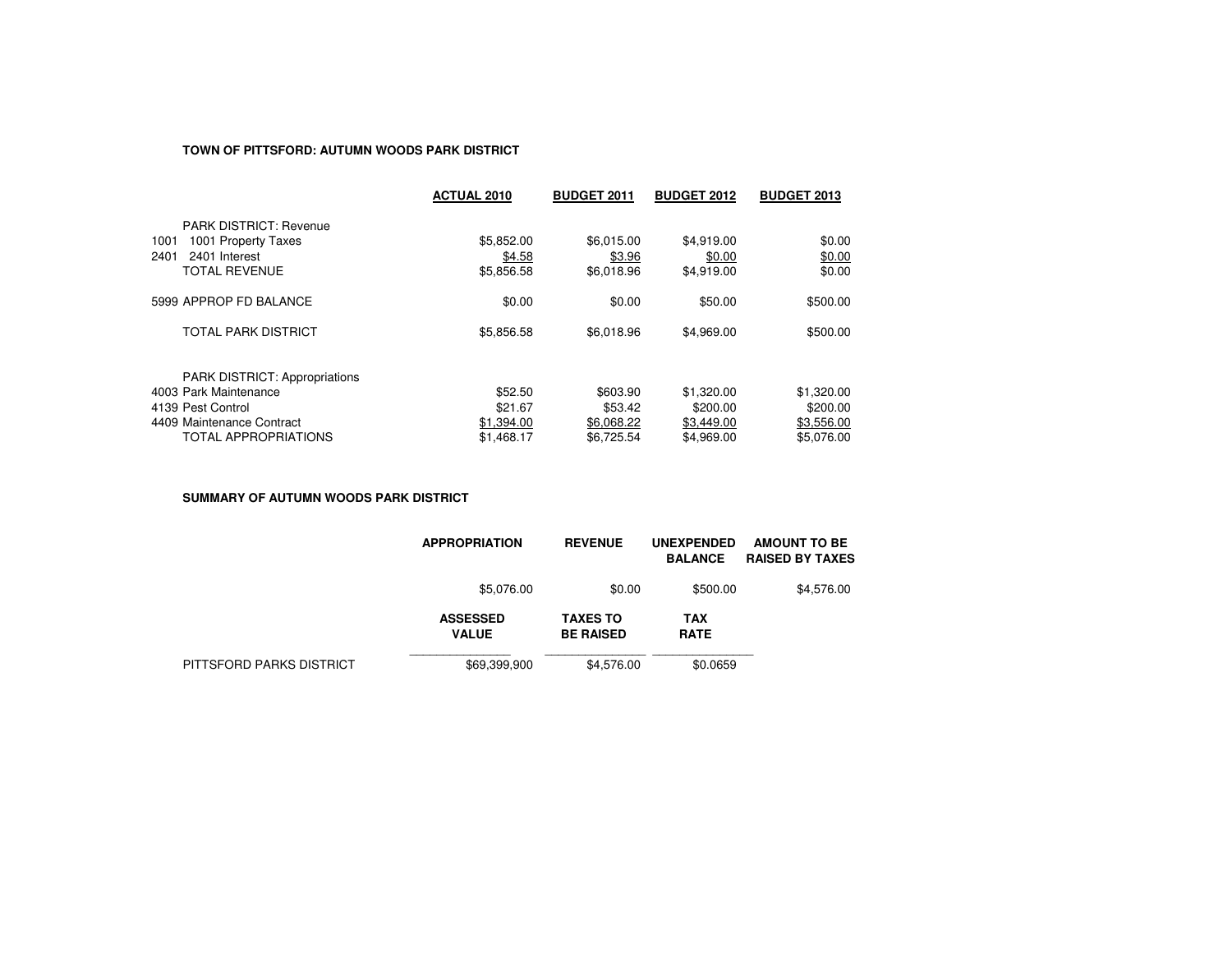# **TOWN OF PITTSFORD: KENSINGTON PARK DISTRICT**

|                                                                                                                                         | <b>ACTUAL 2010</b>                            | <b>BUDGET 2011</b>                                | <b>BUDGET 2012</b>                                 | <b>BUDGET 2013</b>                                 |
|-----------------------------------------------------------------------------------------------------------------------------------------|-----------------------------------------------|---------------------------------------------------|----------------------------------------------------|----------------------------------------------------|
| <b>PARK DISTRICT: Revenue</b><br>1001 Property Taxes<br>1001<br>2401<br>2401 Interest<br><b>TOTAL REVENUE</b>                           | \$9,682.00<br>\$10.19<br>\$9,692.19           | \$9,234.00<br>\$8.37<br>\$9,242.37                | \$9,199.00<br>\$3.00<br>\$9,202.00                 | \$0.00<br>\$0.00<br>\$0.00                         |
| 5999 APPROP FD BALANCE                                                                                                                  | \$0.00                                        | \$0.00                                            | \$100.00                                           | \$1,000.00                                         |
| <b>TOTAL PARK DISTRICT</b>                                                                                                              | \$9,692.19                                    | \$9,242.37                                        | \$9,302.00                                         | \$1,000.00                                         |
| <b>PARK DISTRICT: Appropriations</b><br>4003 Park Maintenance<br>4139 Pest Control<br>4409 Maintenance Contract<br>TOTAL APPROPRIATIONS | \$0.00<br>\$25.33<br>\$1,520.00<br>\$1,545.33 | \$983.08<br>\$53.42<br>\$10,589.00<br>\$11.625.50 | \$2,500.00<br>\$300.00<br>\$6,502.00<br>\$9,302.00 | \$2,500.00<br>\$300.00<br>\$6,595.00<br>\$9,395.00 |

**SUMMARY OF KENSINGTON PARK DISTRICT**

|                          | <b>APPROPRIATION</b>            | <b>REVENUE</b>                      | <b>UNEXPENDED</b><br><b>BALANCE</b> | <b>AMOUNT TO BE</b><br><b>RAISED BY TAXES</b> |
|--------------------------|---------------------------------|-------------------------------------|-------------------------------------|-----------------------------------------------|
|                          | \$9,395.00                      | \$0.00                              | \$1,000.00                          | \$8,395.00                                    |
|                          | <b>ASSESSED</b><br><b>VALUE</b> | <b>TAXES TO</b><br><b>BE RAISED</b> | TAX<br><b>RATE</b>                  |                                               |
| PITTSFORD PARKS DISTRICT | \$49,991,400                    | \$8,395,00                          | \$0.1679                            |                                               |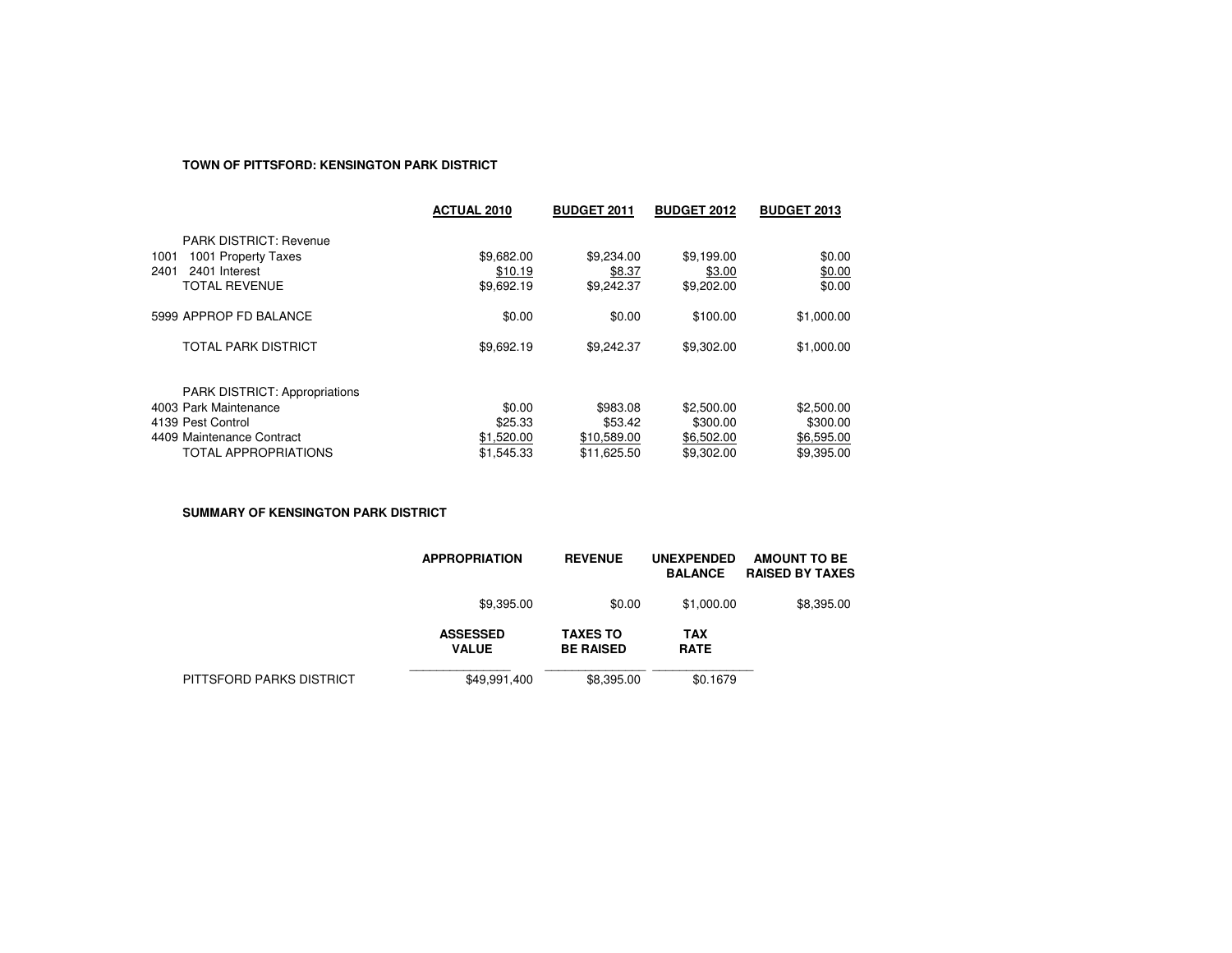# **TOWN OF PITTSFORD: GREYTHORNE PARK DISTRICT**

|                                                                                                                                         | <b>ACTUAL 2010</b>                   | <b>BUDGET 2011</b>                   | <b>BUDGET 2012</b>                                 | <b>BUDGET 2013</b>                               |
|-----------------------------------------------------------------------------------------------------------------------------------------|--------------------------------------|--------------------------------------|----------------------------------------------------|--------------------------------------------------|
| <b>PARK DISTRICT: Revenue</b><br>1001<br>1001 Property Taxes<br>2401<br>2401 Interest<br><b>TOTAL REVENUE</b>                           | \$0.00<br>\$0.00<br>\$0.00           | \$0.00<br>\$0.00<br>\$0.00           | \$7,755.00<br>\$0.00<br>\$7,755.00                 | \$0.00<br>\$0.00<br>\$0.00                       |
| 5999 APPROP FD BALANCE                                                                                                                  | \$0.00                               | \$0.00                               | \$0.00                                             | \$0.00                                           |
| <b>TOTAL PARK DISTRICT</b>                                                                                                              | \$0.00                               | \$0.00                               | \$7,755.00                                         | \$0.00                                           |
| <b>PARK DISTRICT: Appropriations</b><br>4003 Park Maintenance<br>4203 Water<br>4409 Maintenance Contract<br><b>TOTAL APPROPRIATIONS</b> | \$0.00<br>\$0.00<br>\$0.00<br>\$0.00 | \$0.00<br>\$0.00<br>\$0.00<br>\$0.00 | \$1,800.00<br>\$300.00<br>\$5,655.00<br>\$7.755.00 | \$2,300.00<br>\$0.00<br>\$3,554.00<br>\$5.854.00 |

**SUMMARY OF GREYTHORNE PARK DISTRICT**

|                          | <b>APPROPRIATION</b>            | <b>REVENUE</b>                      | <b>UNEXPENDED</b><br><b>BALANCE</b> | <b>AMOUNT TO BE</b><br><b>RAISED BY TAXES</b> |
|--------------------------|---------------------------------|-------------------------------------|-------------------------------------|-----------------------------------------------|
|                          | \$5,854.00                      | \$0.00                              | \$0.00                              | \$5,854.00                                    |
|                          | <b>ASSESSED</b><br><b>VALUE</b> | <b>TAXES TO</b><br><b>BE RAISED</b> | TAX<br><b>RATE</b>                  |                                               |
| PITTSFORD PARKS DISTRICT | \$13,342,100                    | \$5,854.00                          | \$0.4388                            |                                               |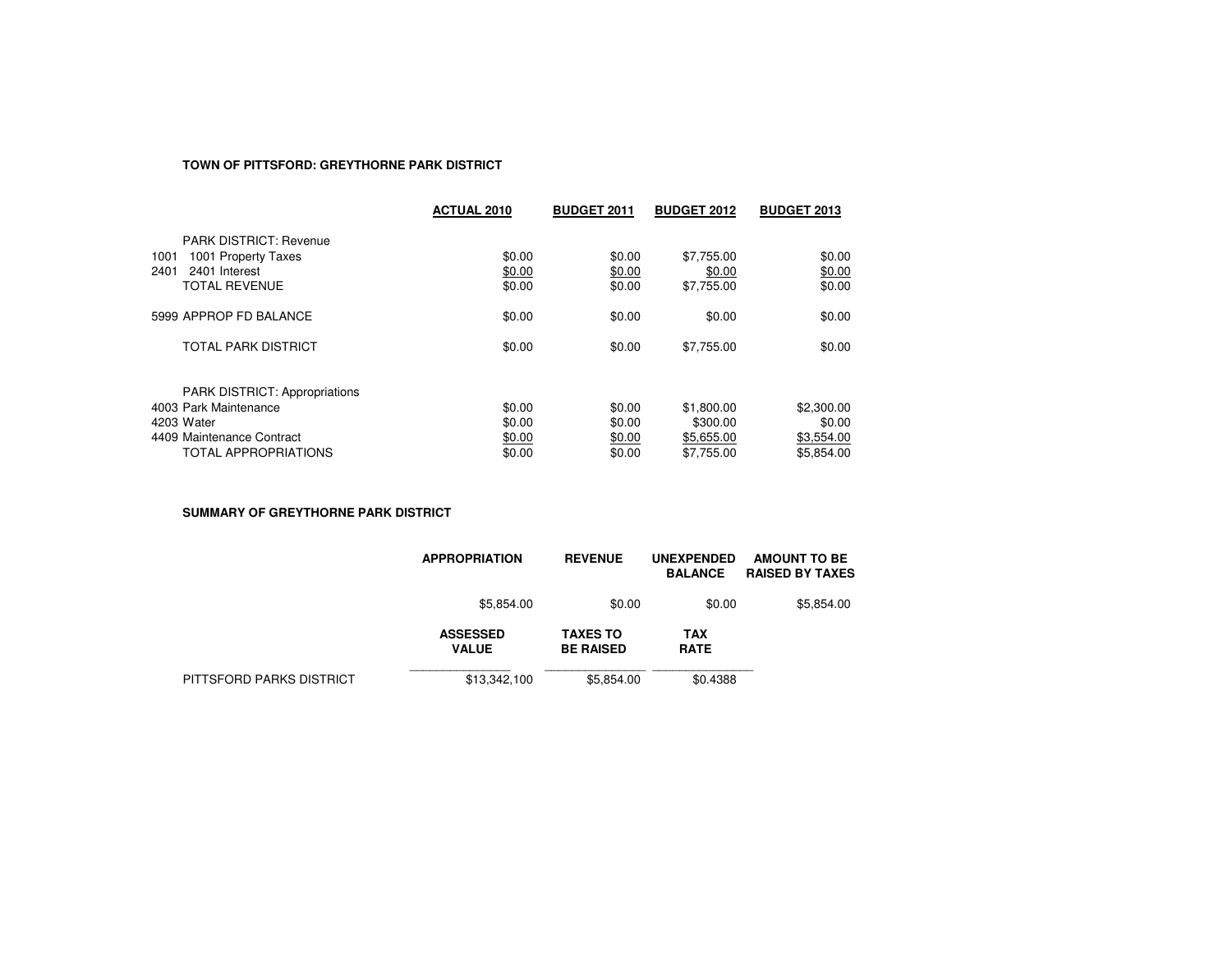# **TOWN OF PITTSFORD: CROSS MEADOW PARK DISTRICT**

|                                                                                                                                         | <b>ACTUAL 2010</b>                   | <b>BUDGET 2011</b>                   | <b>BUDGET 2012</b>                              | <b>BUDGET 2013</b>                       |
|-----------------------------------------------------------------------------------------------------------------------------------------|--------------------------------------|--------------------------------------|-------------------------------------------------|------------------------------------------|
| <b>PARK DISTRICT: Revenue</b><br>1001 Property Taxes<br>1001<br>2401<br>2401 Interest<br><b>TOTAL REVENUE</b>                           | \$0.00<br>\$0.00<br>\$0.00           | \$0.00<br>\$0.00<br>\$0.00           | \$3,760.00<br>\$0.00<br>\$3,760.00              | \$0.00<br>\$0.00<br>\$0.00               |
| 5999 APPROP FD BALANCE                                                                                                                  | \$0.00                               | \$0.00                               | \$0.00                                          | \$0.00                                   |
| <b>TOTAL PARK DISTRICT</b>                                                                                                              | \$0.00                               | \$0.00                               | \$3,760.00                                      | \$0.00                                   |
| <b>PARK DISTRICT: Appropriations</b><br>4003 Park Maintenance<br>4139 Pest Control<br>4409 Maintenance Contract<br>TOTAL APPROPRIATIONS | \$0.00<br>\$0.00<br>\$0.00<br>\$0.00 | \$0.00<br>\$0.00<br>\$0.00<br>\$0.00 | \$700.00<br>\$60.00<br>\$3,000.00<br>\$3.760.00 | \$300.00<br>\$0.00<br>\$0.00<br>\$300.00 |

**SUMMARY OF CROSS MEADOW PARK DISTRICT**

|                          | <b>APPROPRIATION</b>            | <b>REVENUE</b>                      | <b>UNEXPENDED</b><br><b>BALANCE</b> | AMOUNT TO BE<br><b>RAISED BY TAXES</b> |
|--------------------------|---------------------------------|-------------------------------------|-------------------------------------|----------------------------------------|
|                          | \$300.00                        | \$0.00                              | \$0.00                              | \$300.00                               |
|                          | <b>ASSESSED</b><br><b>VALUE</b> | <b>TAXES TO</b><br><b>BE RAISED</b> | TAX<br><b>RATE</b>                  |                                        |
| PITTSFORD PARKS DISTRICT | \$4,999,500                     | \$300.00                            | \$0.0600                            |                                        |